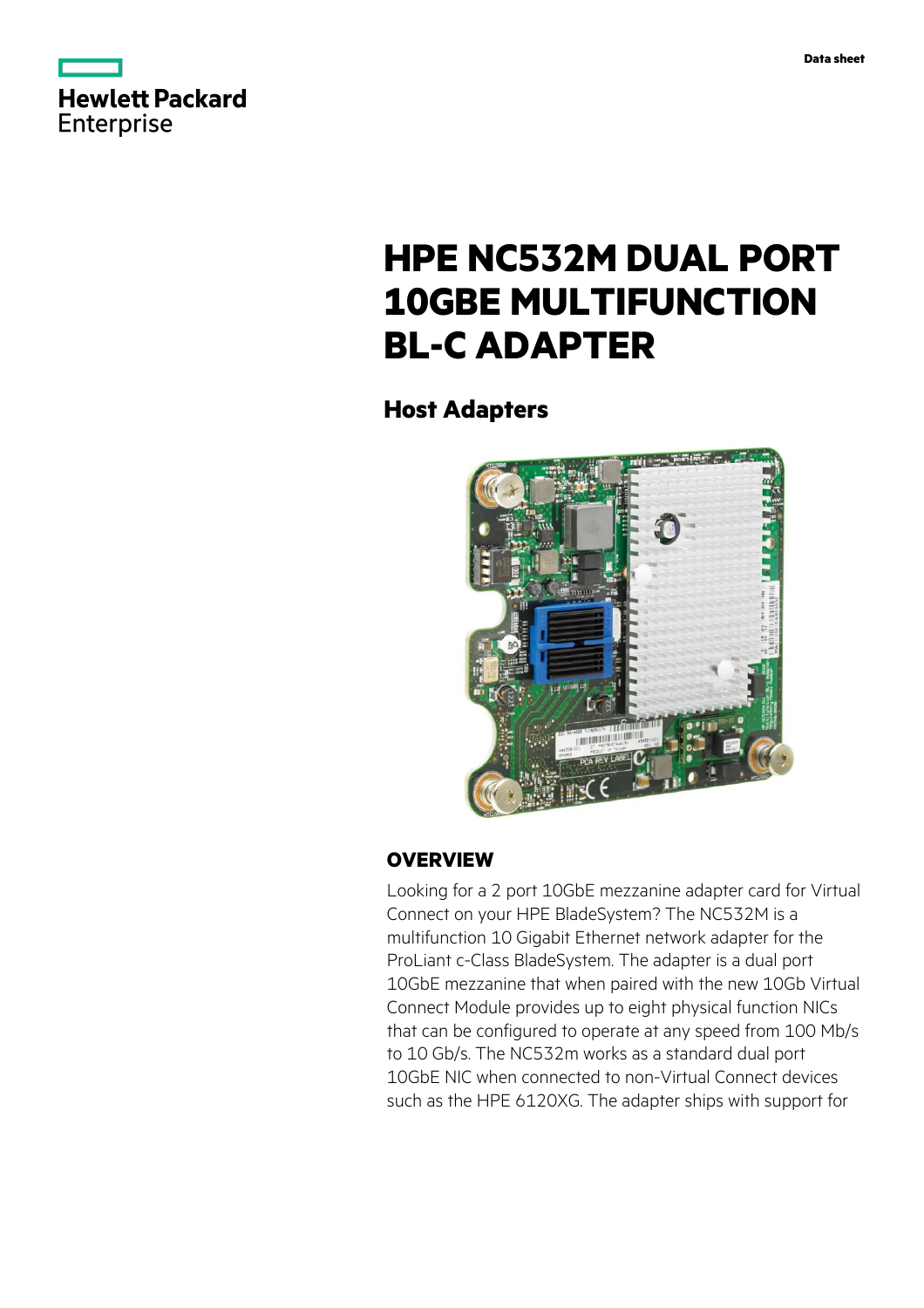VLAN tagging, QoS, teaming (bonding), Receive Side Scaling (RSS), PXE. The NC532m adapter is supported in ProLiant cclass server Type I and II mezzanine slots allowing customers to provision their servers with unprecedented bandwidth never before available in a blade.

## **FEATURES**

#### **The HPE NC532m Dual Port 10GbE Multifunction BL-c Adapter**

Delivers outstanding network performance that improves response time and removes bottlenecks required for the next generation data center.

Allows you to evolve 10GbE at your own speed! When paired with the HPE Virtual Connect Flex-10 10 Gb Ethernet Modules, take advantage of the Flex NICs, which are PCI Physical Function devices that are OS independent.